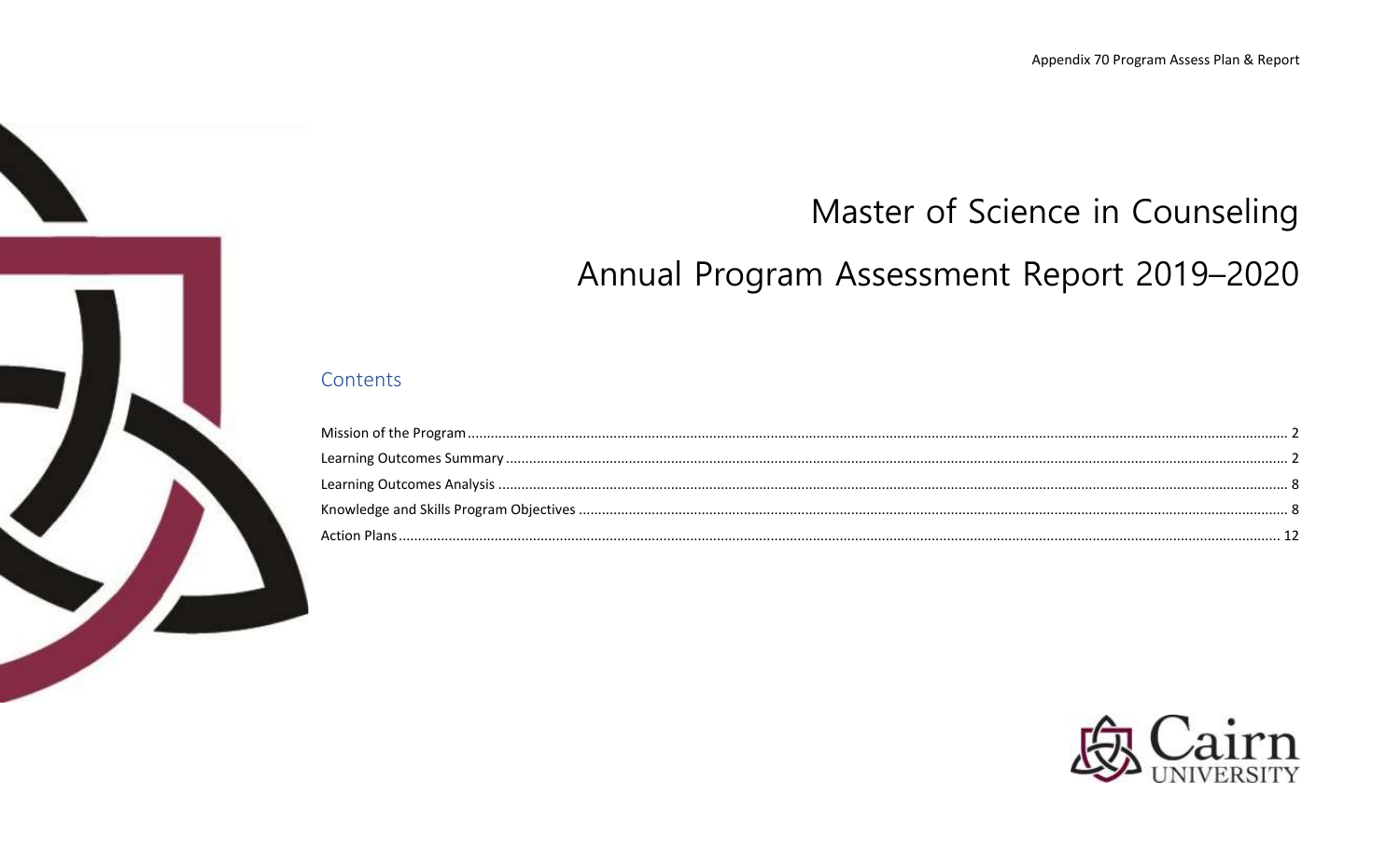# Master of Science in Counseling Annual Program Assessment Report for 2019-2020 Academic Year

### <span id="page-1-0"></span>Mission of the Program

The curriculum and training of the MSC is designed to flow logically and strategically from the mission statement of the university. The university mission statement is: *Cairn University exists to educate students to serve Christ in the church, society, and the world as biblically minded, well-educated, and professionally competent men and women of character.* The program objectives of the MSC embody these themes. **The mission statement of the graduate counseling program is to equip women and men to be biblically-minded, professionally competent persons of character as professional counselors.** 

Cairn's MSC program provides an emphasis in clinical mental health counseling as it pursues this mission.

## <span id="page-1-1"></span>Learning Outcomes Summary

|                                                                                                                               | Master of Science in Counseling Annual Program Assessment for 2019-2020 Academic |                                        |                    |                     |                             |
|-------------------------------------------------------------------------------------------------------------------------------|----------------------------------------------------------------------------------|----------------------------------------|--------------------|---------------------|-----------------------------|
|                                                                                                                               |                                                                                  | <b>Learning Outcomes Summary Table</b> |                    |                     |                             |
| Courses rostered this academic year: Summer 2019, Fall 2019, Spring 2020 include:                                             |                                                                                  |                                        |                    |                     |                             |
| 601, 602, 611, 612, 621, 622, 631, 632, 701, 702, 711, 712, 722, 821, 822, 851, 855, 856, 857, 860, 891, 892, THE 621         |                                                                                  |                                        |                    |                     |                             |
| Assessment plan methodology: data assessed are based on student's grades recorded in the eLearning gradebook.                 |                                                                                  |                                        |                    |                     |                             |
| Column 1: program objectives demonstrated by learning outcomes                                                                |                                                                                  |                                        |                    |                     |                             |
| Column 2: courses incorporating specific program objectives                                                                   |                                                                                  |                                        |                    |                     |                             |
| Column 3: specific learning objectives associated with each program objective are listed by course and specific learning      |                                                                                  |                                        |                    |                     |                             |
| objective designator from the course syllabus                                                                                 |                                                                                  |                                        |                    |                     |                             |
| Column 4: course and the category of assignment [see assignment key below] for individual learning objective                  |                                                                                  |                                        |                    |                     |                             |
| Column 5: key performance indicators for that learning objective collected from one or more forms of student evaluation       |                                                                                  |                                        |                    |                     |                             |
| Column 6: indication if rubric for course objective was met based on KPI's (the objective is met when 90% of students achieve |                                                                                  |                                        |                    |                     |                             |
| an 86% or better on the measure)                                                                                              |                                                                                  |                                        |                    |                     |                             |
|                                                                                                                               | 2.                                                                               | З.                                     | 4.                 | 5.                  | 6.                          |
| <b>Program Objectives</b>                                                                                                     | Courses/measures                                                                 | <b>Specific Course Learning</b>        | Demonstration      | KPI's for 2019-2020 | <b>Rubric &amp; Outcome</b> |
| The student will demonstrate:                                                                                                 | incorporating program                                                            | <b>Objectives</b>                      | of Learning        |                     | <b>Met Criteria</b>         |
|                                                                                                                               | objectives                                                                       |                                        | (assignment type*) |                     |                             |
| Knowledge of Christian psychology [KCP]                                                                                       | 611, 612, 621, 631, 632, 701,                                                    | $611-F$                                | 611- CC/TP         | 631-PP              | <b>YES</b>                  |
|                                                                                                                               | 702, 712, 722, 855, 860, 891,                                                    | 612- B                                 | 612-RP             |                     |                             |
|                                                                                                                               | 892, T621                                                                        | 621-H                                  | 621- PP            |                     |                             |
|                                                                                                                               |                                                                                  | 631-A, B, C, D                         | 622- CSA           |                     |                             |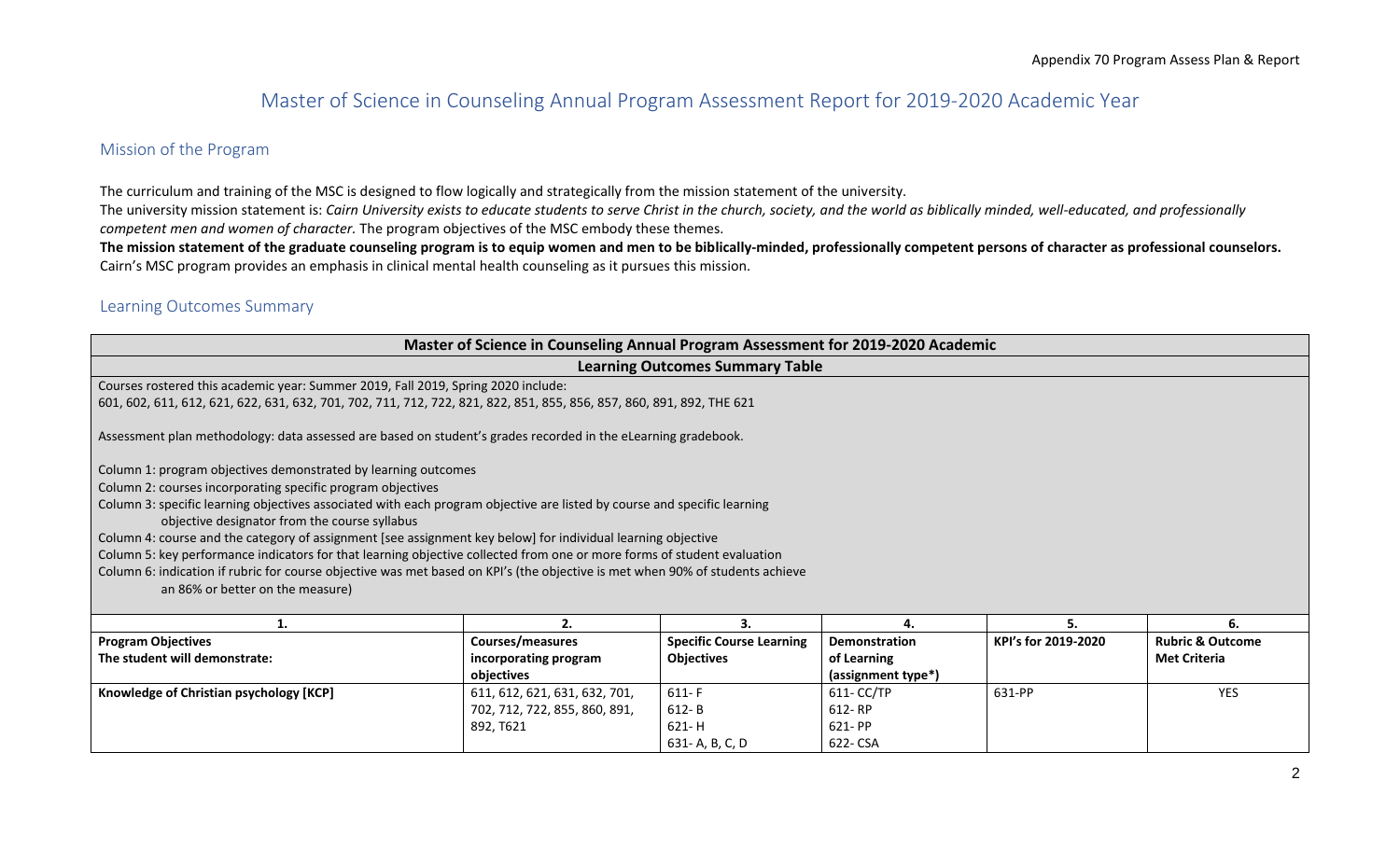Appendix 70 Program Assess Plan & Report

| $701 - 1$<br>632- J, PP<br>702-C<br>701-RP, EX, CC/TP<br>711-H<br>702-RP<br>712-C<br>711-IP<br>722-E, F<br>712-RP<br>722-RP<br>855-D<br>891-H<br>822- GP<br>892-H<br>851-RP<br>T621-A, B, C, D<br>855-PP<br>891- CCTP<br>892- CCTP<br>Knowledge of the counseling profession [KCPR]<br>601, 621, 622<br>601-A, B, C, D<br>601-EX<br>YES<br>601-EX<br>YES<br>622-EX<br>860-OLA<br>860, 891, 892<br>$621 - C, I$<br>622- C, F<br>860- OLA, SSE<br>860- B, C, D, E<br>891-SSE<br>891-A, B, C<br>892-SSE<br>892- A, B, C<br>Knowledge of counseling theory [KCT]<br>601, 611, 701, 711, 722, 821,<br>601- EX, RP-T<br>601-RP-T<br>YES<br>601-E, F<br>611- EX, CC/TP, RR<br>722- Conf<br>YES<br>822, 891, 892<br>611-B, C<br>711-IP<br>YES<br>621-A, B, D, E, F, G<br>621- OLA<br>722- A, B<br>701- EX, RP, CC/TP<br>821-A, B, C<br>711-IP<br>822- A, B, C<br>722- Conf<br>891-D, E, F<br>821-RP-T<br>822-RP-T<br>892-D, E, F<br>860- Conf, CTP<br>891- CTP, CC/TP<br>892- CTP, CC/TP<br>Knowledge of the standards of ethical and professional<br>622-CSA<br>YES<br>622, 860, 891, 892<br>622- A, B, C, D, E<br>622-EX, CSA, OLA<br>860-E<br>891-SSE<br>622-EX<br>YES<br>practice [KEP]<br>$891 - 1$<br>YES<br>892-SSE<br>892-SSE<br>892-1<br>611-RP-LIT<br>611-RP-LIT<br>Knowledge of empirical research and theory [KER]<br>611, 722, 821, 856<br>$611 - B, C$<br><b>NO</b><br>722- Conf<br>YES<br>722- A, B, C<br>821-RP-T<br>821-RP-T<br>821- A, B, C, D, E, F<br>856- A, B, C, D, E<br>856-RP-LIT<br><b>YES</b><br>891-CC/TP<br>Knowledge of models of treatment of psychopathology [KTP]<br>611, 722, 822, 853, 855, 891,<br>601- EX, CC/TP<br>601-K, L<br>892<br>611- C, D<br>722- Conf<br><b>YES</b><br>611- EX, CC/TP |  |                 |         |  |
|----------------------------------------------------------------------------------------------------------------------------------------------------------------------------------------------------------------------------------------------------------------------------------------------------------------------------------------------------------------------------------------------------------------------------------------------------------------------------------------------------------------------------------------------------------------------------------------------------------------------------------------------------------------------------------------------------------------------------------------------------------------------------------------------------------------------------------------------------------------------------------------------------------------------------------------------------------------------------------------------------------------------------------------------------------------------------------------------------------------------------------------------------------------------------------------------------------------------------------------------------------------------------------------------------------------------------------------------------------------------------------------------------------------------------------------------------------------------------------------------------------------------------------------------------------------------------------------------------------------------------------------------------------------------------------------------------------------------------|--|-----------------|---------|--|
|                                                                                                                                                                                                                                                                                                                                                                                                                                                                                                                                                                                                                                                                                                                                                                                                                                                                                                                                                                                                                                                                                                                                                                                                                                                                                                                                                                                                                                                                                                                                                                                                                                                                                                                            |  | 632- A, B, C, D | 631- PP |  |
|                                                                                                                                                                                                                                                                                                                                                                                                                                                                                                                                                                                                                                                                                                                                                                                                                                                                                                                                                                                                                                                                                                                                                                                                                                                                                                                                                                                                                                                                                                                                                                                                                                                                                                                            |  |                 |         |  |
|                                                                                                                                                                                                                                                                                                                                                                                                                                                                                                                                                                                                                                                                                                                                                                                                                                                                                                                                                                                                                                                                                                                                                                                                                                                                                                                                                                                                                                                                                                                                                                                                                                                                                                                            |  |                 |         |  |
|                                                                                                                                                                                                                                                                                                                                                                                                                                                                                                                                                                                                                                                                                                                                                                                                                                                                                                                                                                                                                                                                                                                                                                                                                                                                                                                                                                                                                                                                                                                                                                                                                                                                                                                            |  |                 |         |  |
|                                                                                                                                                                                                                                                                                                                                                                                                                                                                                                                                                                                                                                                                                                                                                                                                                                                                                                                                                                                                                                                                                                                                                                                                                                                                                                                                                                                                                                                                                                                                                                                                                                                                                                                            |  |                 |         |  |
|                                                                                                                                                                                                                                                                                                                                                                                                                                                                                                                                                                                                                                                                                                                                                                                                                                                                                                                                                                                                                                                                                                                                                                                                                                                                                                                                                                                                                                                                                                                                                                                                                                                                                                                            |  |                 |         |  |
|                                                                                                                                                                                                                                                                                                                                                                                                                                                                                                                                                                                                                                                                                                                                                                                                                                                                                                                                                                                                                                                                                                                                                                                                                                                                                                                                                                                                                                                                                                                                                                                                                                                                                                                            |  |                 |         |  |
|                                                                                                                                                                                                                                                                                                                                                                                                                                                                                                                                                                                                                                                                                                                                                                                                                                                                                                                                                                                                                                                                                                                                                                                                                                                                                                                                                                                                                                                                                                                                                                                                                                                                                                                            |  |                 |         |  |
|                                                                                                                                                                                                                                                                                                                                                                                                                                                                                                                                                                                                                                                                                                                                                                                                                                                                                                                                                                                                                                                                                                                                                                                                                                                                                                                                                                                                                                                                                                                                                                                                                                                                                                                            |  |                 |         |  |
|                                                                                                                                                                                                                                                                                                                                                                                                                                                                                                                                                                                                                                                                                                                                                                                                                                                                                                                                                                                                                                                                                                                                                                                                                                                                                                                                                                                                                                                                                                                                                                                                                                                                                                                            |  |                 |         |  |
|                                                                                                                                                                                                                                                                                                                                                                                                                                                                                                                                                                                                                                                                                                                                                                                                                                                                                                                                                                                                                                                                                                                                                                                                                                                                                                                                                                                                                                                                                                                                                                                                                                                                                                                            |  |                 |         |  |
|                                                                                                                                                                                                                                                                                                                                                                                                                                                                                                                                                                                                                                                                                                                                                                                                                                                                                                                                                                                                                                                                                                                                                                                                                                                                                                                                                                                                                                                                                                                                                                                                                                                                                                                            |  |                 |         |  |
|                                                                                                                                                                                                                                                                                                                                                                                                                                                                                                                                                                                                                                                                                                                                                                                                                                                                                                                                                                                                                                                                                                                                                                                                                                                                                                                                                                                                                                                                                                                                                                                                                                                                                                                            |  |                 |         |  |
|                                                                                                                                                                                                                                                                                                                                                                                                                                                                                                                                                                                                                                                                                                                                                                                                                                                                                                                                                                                                                                                                                                                                                                                                                                                                                                                                                                                                                                                                                                                                                                                                                                                                                                                            |  |                 |         |  |
|                                                                                                                                                                                                                                                                                                                                                                                                                                                                                                                                                                                                                                                                                                                                                                                                                                                                                                                                                                                                                                                                                                                                                                                                                                                                                                                                                                                                                                                                                                                                                                                                                                                                                                                            |  |                 |         |  |
|                                                                                                                                                                                                                                                                                                                                                                                                                                                                                                                                                                                                                                                                                                                                                                                                                                                                                                                                                                                                                                                                                                                                                                                                                                                                                                                                                                                                                                                                                                                                                                                                                                                                                                                            |  |                 |         |  |
|                                                                                                                                                                                                                                                                                                                                                                                                                                                                                                                                                                                                                                                                                                                                                                                                                                                                                                                                                                                                                                                                                                                                                                                                                                                                                                                                                                                                                                                                                                                                                                                                                                                                                                                            |  |                 |         |  |
|                                                                                                                                                                                                                                                                                                                                                                                                                                                                                                                                                                                                                                                                                                                                                                                                                                                                                                                                                                                                                                                                                                                                                                                                                                                                                                                                                                                                                                                                                                                                                                                                                                                                                                                            |  |                 |         |  |
|                                                                                                                                                                                                                                                                                                                                                                                                                                                                                                                                                                                                                                                                                                                                                                                                                                                                                                                                                                                                                                                                                                                                                                                                                                                                                                                                                                                                                                                                                                                                                                                                                                                                                                                            |  |                 |         |  |
|                                                                                                                                                                                                                                                                                                                                                                                                                                                                                                                                                                                                                                                                                                                                                                                                                                                                                                                                                                                                                                                                                                                                                                                                                                                                                                                                                                                                                                                                                                                                                                                                                                                                                                                            |  |                 |         |  |
|                                                                                                                                                                                                                                                                                                                                                                                                                                                                                                                                                                                                                                                                                                                                                                                                                                                                                                                                                                                                                                                                                                                                                                                                                                                                                                                                                                                                                                                                                                                                                                                                                                                                                                                            |  |                 |         |  |
|                                                                                                                                                                                                                                                                                                                                                                                                                                                                                                                                                                                                                                                                                                                                                                                                                                                                                                                                                                                                                                                                                                                                                                                                                                                                                                                                                                                                                                                                                                                                                                                                                                                                                                                            |  |                 |         |  |
|                                                                                                                                                                                                                                                                                                                                                                                                                                                                                                                                                                                                                                                                                                                                                                                                                                                                                                                                                                                                                                                                                                                                                                                                                                                                                                                                                                                                                                                                                                                                                                                                                                                                                                                            |  |                 |         |  |
|                                                                                                                                                                                                                                                                                                                                                                                                                                                                                                                                                                                                                                                                                                                                                                                                                                                                                                                                                                                                                                                                                                                                                                                                                                                                                                                                                                                                                                                                                                                                                                                                                                                                                                                            |  |                 |         |  |
|                                                                                                                                                                                                                                                                                                                                                                                                                                                                                                                                                                                                                                                                                                                                                                                                                                                                                                                                                                                                                                                                                                                                                                                                                                                                                                                                                                                                                                                                                                                                                                                                                                                                                                                            |  |                 |         |  |
|                                                                                                                                                                                                                                                                                                                                                                                                                                                                                                                                                                                                                                                                                                                                                                                                                                                                                                                                                                                                                                                                                                                                                                                                                                                                                                                                                                                                                                                                                                                                                                                                                                                                                                                            |  |                 |         |  |
|                                                                                                                                                                                                                                                                                                                                                                                                                                                                                                                                                                                                                                                                                                                                                                                                                                                                                                                                                                                                                                                                                                                                                                                                                                                                                                                                                                                                                                                                                                                                                                                                                                                                                                                            |  |                 |         |  |
|                                                                                                                                                                                                                                                                                                                                                                                                                                                                                                                                                                                                                                                                                                                                                                                                                                                                                                                                                                                                                                                                                                                                                                                                                                                                                                                                                                                                                                                                                                                                                                                                                                                                                                                            |  |                 |         |  |
|                                                                                                                                                                                                                                                                                                                                                                                                                                                                                                                                                                                                                                                                                                                                                                                                                                                                                                                                                                                                                                                                                                                                                                                                                                                                                                                                                                                                                                                                                                                                                                                                                                                                                                                            |  |                 |         |  |
|                                                                                                                                                                                                                                                                                                                                                                                                                                                                                                                                                                                                                                                                                                                                                                                                                                                                                                                                                                                                                                                                                                                                                                                                                                                                                                                                                                                                                                                                                                                                                                                                                                                                                                                            |  |                 |         |  |
|                                                                                                                                                                                                                                                                                                                                                                                                                                                                                                                                                                                                                                                                                                                                                                                                                                                                                                                                                                                                                                                                                                                                                                                                                                                                                                                                                                                                                                                                                                                                                                                                                                                                                                                            |  |                 |         |  |
|                                                                                                                                                                                                                                                                                                                                                                                                                                                                                                                                                                                                                                                                                                                                                                                                                                                                                                                                                                                                                                                                                                                                                                                                                                                                                                                                                                                                                                                                                                                                                                                                                                                                                                                            |  |                 |         |  |
|                                                                                                                                                                                                                                                                                                                                                                                                                                                                                                                                                                                                                                                                                                                                                                                                                                                                                                                                                                                                                                                                                                                                                                                                                                                                                                                                                                                                                                                                                                                                                                                                                                                                                                                            |  |                 |         |  |
|                                                                                                                                                                                                                                                                                                                                                                                                                                                                                                                                                                                                                                                                                                                                                                                                                                                                                                                                                                                                                                                                                                                                                                                                                                                                                                                                                                                                                                                                                                                                                                                                                                                                                                                            |  |                 |         |  |
|                                                                                                                                                                                                                                                                                                                                                                                                                                                                                                                                                                                                                                                                                                                                                                                                                                                                                                                                                                                                                                                                                                                                                                                                                                                                                                                                                                                                                                                                                                                                                                                                                                                                                                                            |  |                 |         |  |
|                                                                                                                                                                                                                                                                                                                                                                                                                                                                                                                                                                                                                                                                                                                                                                                                                                                                                                                                                                                                                                                                                                                                                                                                                                                                                                                                                                                                                                                                                                                                                                                                                                                                                                                            |  |                 |         |  |
|                                                                                                                                                                                                                                                                                                                                                                                                                                                                                                                                                                                                                                                                                                                                                                                                                                                                                                                                                                                                                                                                                                                                                                                                                                                                                                                                                                                                                                                                                                                                                                                                                                                                                                                            |  |                 |         |  |
|                                                                                                                                                                                                                                                                                                                                                                                                                                                                                                                                                                                                                                                                                                                                                                                                                                                                                                                                                                                                                                                                                                                                                                                                                                                                                                                                                                                                                                                                                                                                                                                                                                                                                                                            |  |                 |         |  |
|                                                                                                                                                                                                                                                                                                                                                                                                                                                                                                                                                                                                                                                                                                                                                                                                                                                                                                                                                                                                                                                                                                                                                                                                                                                                                                                                                                                                                                                                                                                                                                                                                                                                                                                            |  |                 |         |  |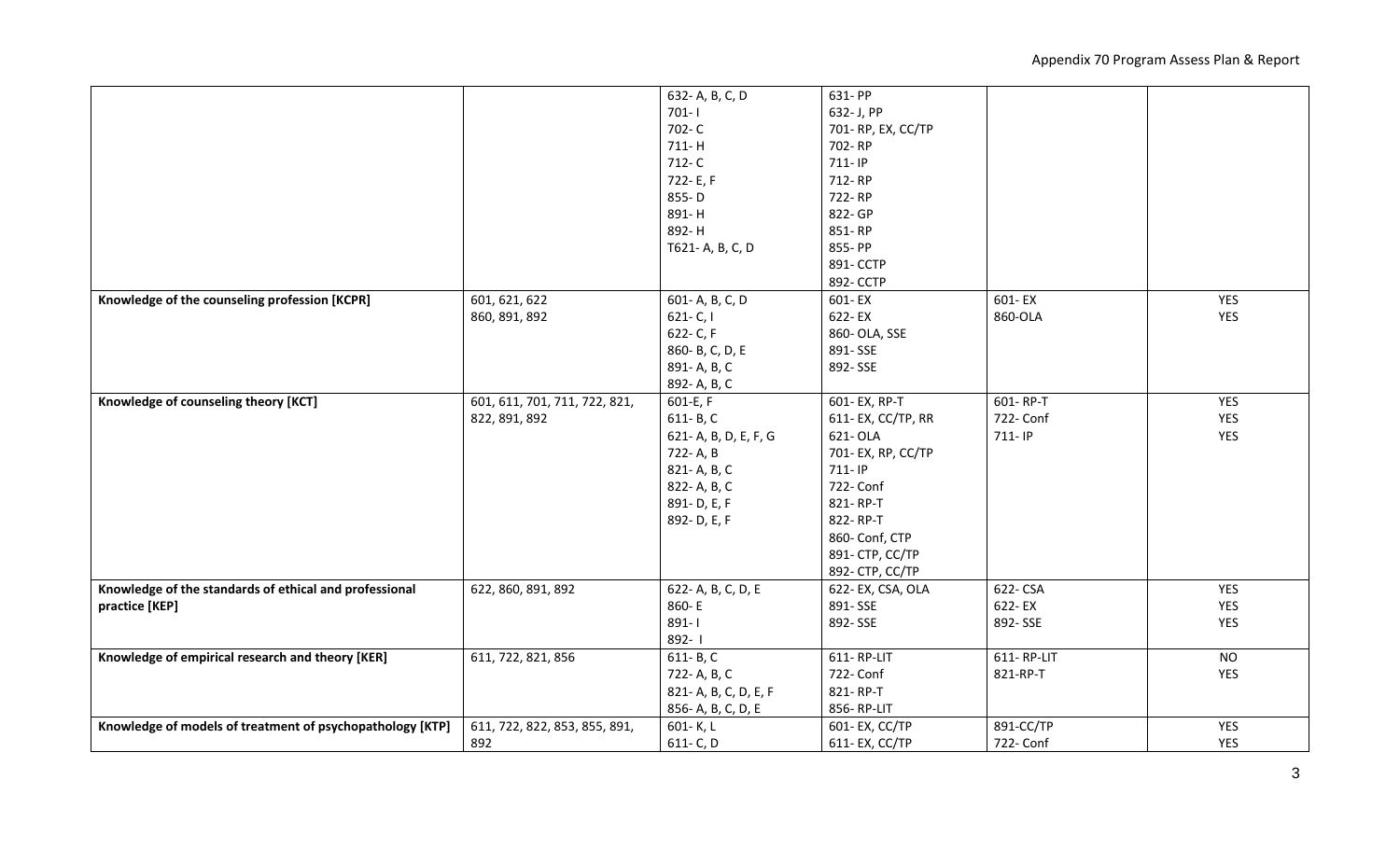Appendix 70 Program Assess Plan & Report

|                                                    |                         | 722- A, B, C                 | 612- CRP, CV            | 860- OLA   | YES        |
|----------------------------------------------------|-------------------------|------------------------------|-------------------------|------------|------------|
|                                                    |                         | 822- A, B, C, D, E           | 701- EX, CC/TP          | 822- GP    | <b>YES</b> |
|                                                    |                         | 855-A, B, C                  | 711- EX, IP             | 891- CC/TP | YES        |
|                                                    |                         | 891-D, E, F                  | 722- Conf               |            |            |
|                                                    |                         | 892-D, E, F                  | 822- GP                 |            |            |
|                                                    |                         |                              | 855-EX                  |            |            |
|                                                    |                         |                              | 860- Conf               |            |            |
|                                                    |                         |                              | 891- CC/TP, Cpres       |            |            |
|                                                    |                         |                              | 892- CC/TP, Cpres       |            |            |
| Knowledge of marriage and family counseling [KMF]  | 701, 702                | 701-A, B, C, D E, F, G       | 701-EX                  | 701-EX     | YES        |
|                                                    |                         |                              | 701-RP                  |            |            |
|                                                    | 711, 712                | 711- A, B, C, D, E, F        | 711- EX, IP             | 711-IP     | YES        |
| Knowledge of group counseling [KGP]                |                         | $712 -$                      | 712- CRP                |            |            |
|                                                    |                         |                              |                         |            |            |
| Knowledge of multicultural counseling [KMC]        | 621, 891, 892           | 621- A, B, C, D, E, F, G, H, | 621-RP, PP, GP, OLA     | 621- OLA   | YES        |
|                                                    |                         |                              | 891-SSE                 | 621-PP     | YES        |
|                                                    |                         |                              | 892-SSE                 |            |            |
| Knowledge of empirical research methodology [KRM]  | 856                     | 856- F, G, H                 | 856-EX, RPROP           | 856-RPROP  | <b>YES</b> |
|                                                    |                         |                              | 857-EX                  | 857-EX     | YES        |
| Knowledge of career counseling [KCC]               | 851                     | 851- A, B, C, D, E, F, G, H, | 851-PP, R               | 851-PP     | <b>YES</b> |
|                                                    |                         |                              |                         | $851 - R$  | YES        |
| Interpersonal relationship counseling skills [IRS] | 601, 602, 612, 702, 712 | $601-I$                      | 601-EX                  | 602- CV    | YES        |
|                                                    |                         | 602-A                        | 602- CRP, CV, CP, MPDA, | 602-CRP    | YES        |
|                                                    |                         |                              | <b>FPDA</b>             | 891-SSE    | YES        |
|                                                    |                         |                              | 612- CRP, CV, CP, MPDA, | 892-SSE    | YES        |
|                                                    |                         |                              | <b>FPDA</b>             |            |            |
|                                                    |                         |                              | 702- CRP, CV, CP, MPDA, |            |            |
|                                                    |                         |                              | FPDA                    |            |            |
|                                                    |                         |                              | 712- CRP, CV, CP, MPDA, |            |            |
|                                                    |                         |                              | <b>FPDA</b>             |            |            |
|                                                    |                         |                              | 891-SSE                 |            |            |
|                                                    |                         |                              | 892-SSE                 |            |            |
|                                                    |                         |                              |                         | 891-ISE    |            |
| Self-assessment skills [SAS]                       | 602, 612, 621, 702, 712 | 602-B                        | 602-RP, MPDA, FPDA      |            | YES        |
|                                                    |                         | 612-B                        | 612-RP, MPDA, FPDA      | 701-RP     | YES        |
|                                                    |                         | 621-RP                       | 621-RP                  |            |            |
|                                                    |                         | 702-B                        | 701-RP                  |            |            |
|                                                    |                         | $712 - B$                    | 702-RP, MPDA, FPDA      |            |            |
|                                                    |                         | 891- CPT, FPDA               | 712-RP, MPDA, FPDA      |            |            |
|                                                    |                         | 892- CPT, FDPA               | 891- ISE, SSE           |            |            |
|                                                    |                         |                              | 892- ISE, SSE           |            |            |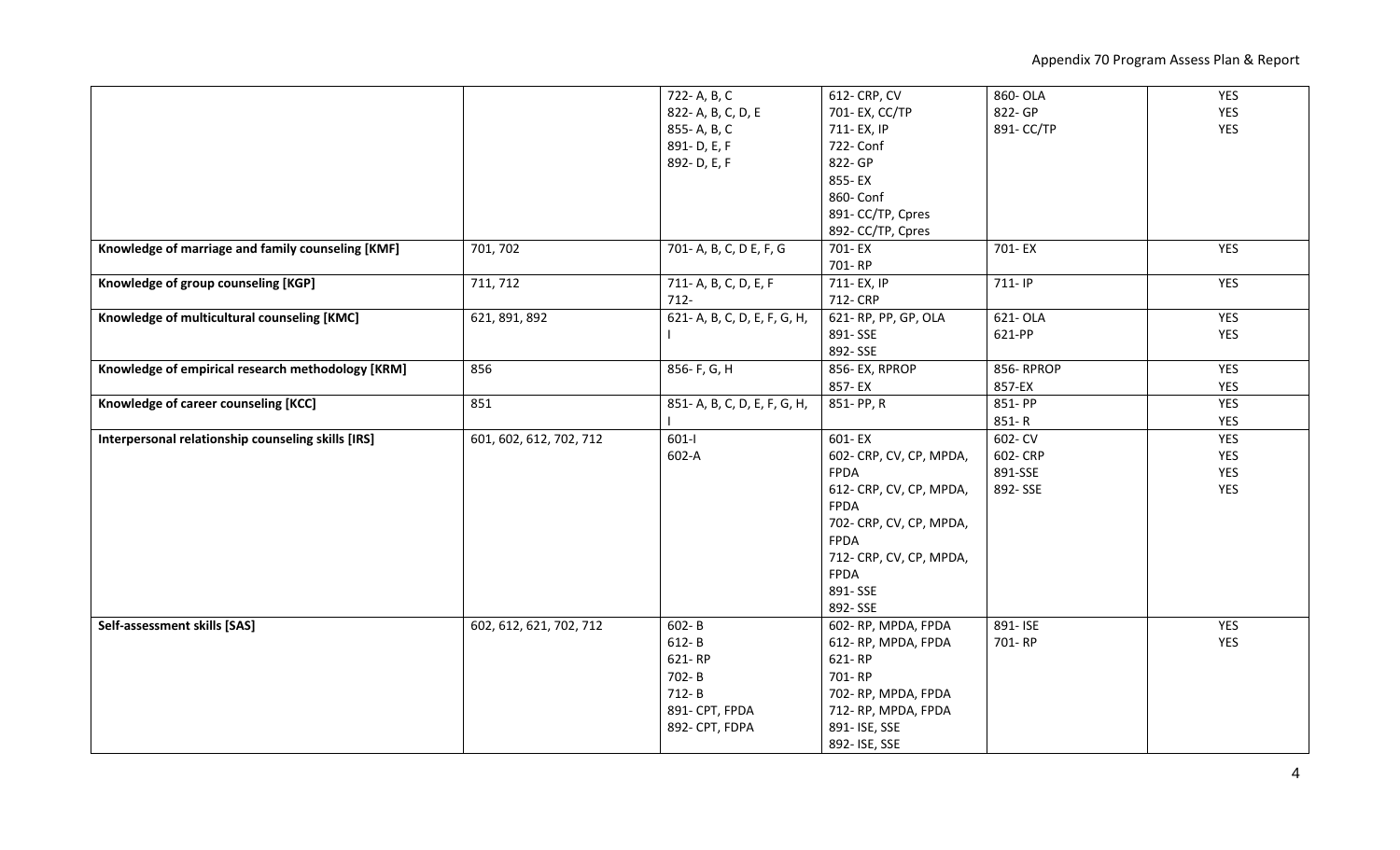Appendix 70 Program Assess Plan & Report

| Case conceptualization skills [CCS]          | 612, 722, 860, 891, 892       | 722- A, B, C, D   | 611- CC/TP, EX     | 821- CC/TP             | YES        |
|----------------------------------------------|-------------------------------|-------------------|--------------------|------------------------|------------|
|                                              |                               | $612 - A$         | 612- CC/TP         | 891- CC/TP             | YES        |
|                                              |                               | 821-D, E, F       | 702- CC/TP         | 702- CV                | <b>NO</b>  |
|                                              |                               | 891-D, E, F       | 722-OLA, Conf      |                        |            |
|                                              |                               | 892-D, E, F       | 821- CC/TP         |                        |            |
|                                              |                               |                   | 822- GP            |                        |            |
|                                              |                               |                   | 855- CSA           |                        |            |
|                                              |                               |                   | 857- PTR, EX       |                        |            |
|                                              |                               |                   | 860- CC/TP, SSE    |                        |            |
|                                              |                               |                   | 891- CC/TP, SSE    |                        |            |
|                                              |                               |                   | 892- CC/TP, SSE    |                        |            |
| Academic research and writing skills [RWS]   | 601, 611, 621, 631, 632, 701, | 611-              | 601-RP-T           | 601-RP-T               | <b>YES</b> |
|                                              | 711, 821, 822                 | $711 -$           | 611-RP-LIT         | 611-RP-T               | <b>NO</b>  |
|                                              |                               |                   | 621- GP            | 711-IP                 | <b>YES</b> |
|                                              |                               |                   | 711-IP             |                        |            |
|                                              |                               |                   | 821-RP-T           |                        |            |
|                                              |                               |                   | 822-RP-T           |                        |            |
|                                              |                               |                   | 856-RP             |                        |            |
| <b>Psychological assessment skills [PAS]</b> | 857                           | 857-              | 857- PTR           | 891- Cpres             | <b>YES</b> |
|                                              |                               |                   | 891- Cpres         |                        |            |
|                                              |                               |                   | 892- Cpres         |                        |            |
| <b>Professional practice skills [PPS]</b>    | 860, 891, 892                 | 860-              | 860- CTP, CV       | 891-CTP                | YES        |
|                                              |                               | 891-              | 891- CTP, SSE      | 891-SSE                | <b>YES</b> |
|                                              |                               | 892-              | 892- CTP, SSE      |                        |            |
| Individual counseling skills [ICS]           | 611, 612                      | 611-A, B, C, D, E | 611- RR, CC/TP     | 612- CV                | <b>NO</b>  |
|                                              |                               | 612-A             | 612-CC/TP, CRP, CV |                        |            |
| Marriage/family counseling skills [M/FCS]    | 702                           | 702-A             | 702- CRP           | 702- CV                | <b>NO</b>  |
|                                              |                               |                   | 702- CV            |                        |            |
| <b>Group counseling skills</b>               | 712                           | 712- C, F         | 711-EX             | 712- CRP               | YES        |
| <b>GCS</b>                                   |                               |                   | 712- CRP           |                        |            |
| <b>Professional dispositions [PD]</b>        | 602, 612, 702, 712, 891, 892  | 602-B             | 602-MPDA, FPDA     | End of year assessment | YES        |
|                                              | Alumni Survey                 | 612-B             | 612-MPDA, FPDA     |                        |            |
|                                              | <b>Employer Survey</b>        | 702-B             | 702-MPDA, FPDA     |                        |            |
|                                              |                               | 712-B             | 712-MPDA, FPDA     |                        |            |
|                                              |                               | 891-H, I          | 891- FPDA, SSE     |                        |            |
|                                              |                               | 892-H, I          | 892- FPDA, SSE     | Post graduation        |            |
|                                              |                               |                   | PS- survey         | assessment             | <b>YES</b> |
|                                              |                               |                   | EEG- survey        |                        | <b>YES</b> |
|                                              |                               |                   |                    |                        |            |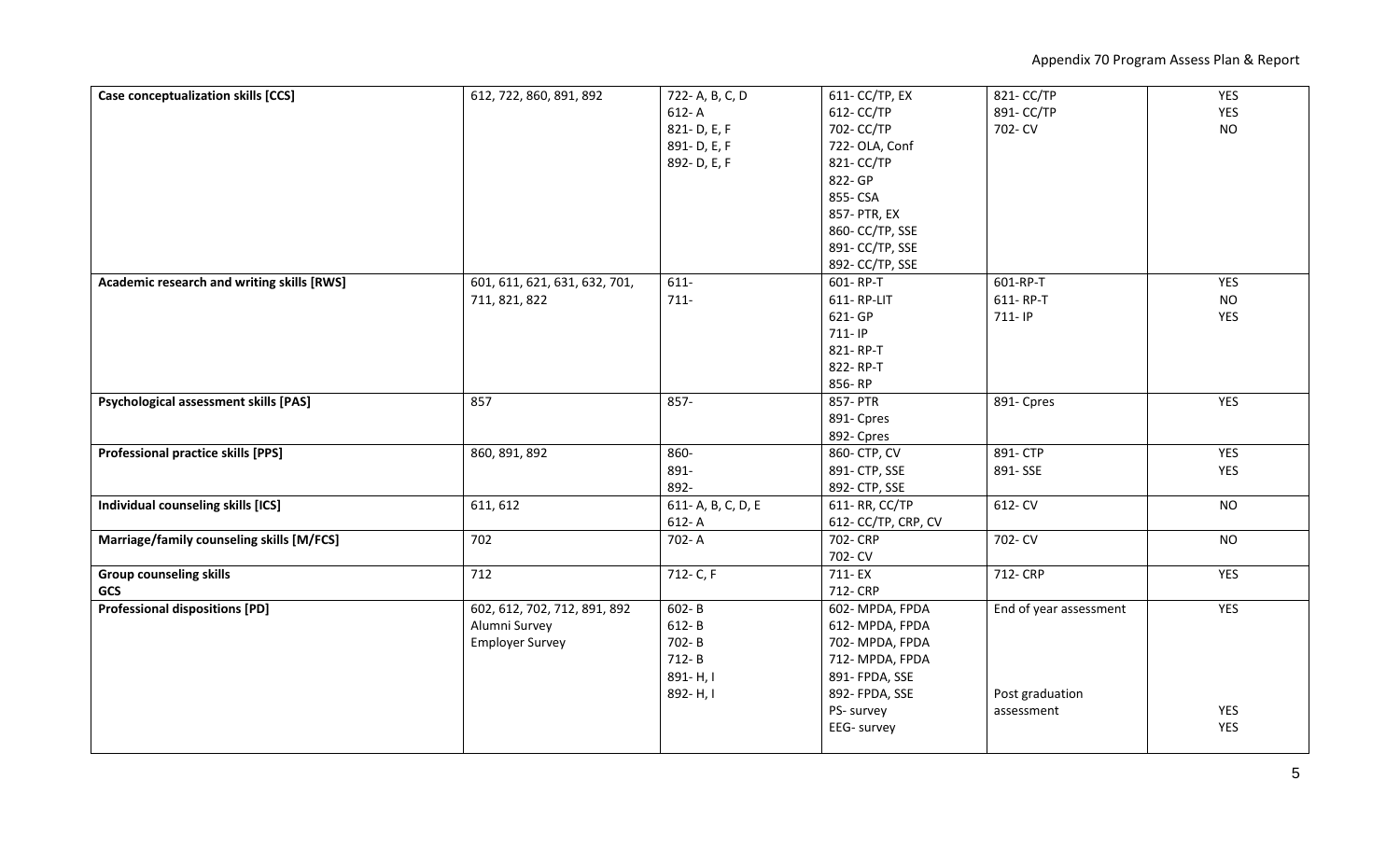| *Assessment Plan Assignment Key                             |                                |                                         |                 |  |  |  |  |
|-------------------------------------------------------------|--------------------------------|-----------------------------------------|-----------------|--|--|--|--|
| <b>Assignment type</b>                                      | <b>Assignment Abbreviation</b> | <b>Courses utilizing</b>                | Rubric (yes/no) |  |  |  |  |
| Exam                                                        | EX                             | 601, 611, 622, 701, 711, 857            |                 |  |  |  |  |
| Reading review                                              | <b>RR</b>                      | 611, T621                               |                 |  |  |  |  |
| Research paper-theory                                       | RP-T                           | 601, 821, T621                          | X               |  |  |  |  |
| Research paper-lit review                                   | RP-Lit                         | 611                                     | X               |  |  |  |  |
| Position paper                                              | PP                             | 621, 631, 632, 851, T621                | X               |  |  |  |  |
| Reflection paper                                            | <b>RP</b>                      | 602, 612, 621, 701, 702, 712, 851, T621 | X               |  |  |  |  |
| Research proposal                                           | <b>RPROP</b>                   | 856                                     |                 |  |  |  |  |
| Individual project                                          | IP                             | 711                                     |                 |  |  |  |  |
| Group project                                               | GP                             | 621                                     |                 |  |  |  |  |
| Individual presentation                                     | <b>IPRES</b>                   |                                         |                 |  |  |  |  |
| Group presentation                                          | <b>GPRES</b>                   | 621                                     |                 |  |  |  |  |
| Conference participation                                    | Conf                           | 722,860                                 |                 |  |  |  |  |
| Case concept/treatment plan                                 | CC/TP                          | 701, 601, 821, 891, 892                 | Χ               |  |  |  |  |
| Treatment plan                                              | <b>TP</b>                      | 701, 722, 891, 892                      | X               |  |  |  |  |
| Case study analysis                                         | <b>CSA</b>                     | 622, 855                                |                 |  |  |  |  |
| Psychological test & report                                 | PTR                            | 857                                     |                 |  |  |  |  |
| Case presentation                                           | Cpres                          | 891, 892                                |                 |  |  |  |  |
| Counseling role play                                        | <b>CRP</b>                     | 602, 612, 702, 712                      | X               |  |  |  |  |
| Counseling video                                            | <b>CV</b>                      | 602, 612, 702, 892                      | X               |  |  |  |  |
| <b>Counselor Training Plan</b>                              | <b>CTP</b>                     | 860, 891, 892                           |                 |  |  |  |  |
| Intern skills self-assessment                               | <b>ISE</b>                     | 891, 892                                | X               |  |  |  |  |
| Site supervisor skills eval                                 | <b>SSE</b>                     | 891, 892                                | X               |  |  |  |  |
| Class participation                                         | CP                             | THE 621, 722, 821                       |                 |  |  |  |  |
| Forum                                                       | $\mathsf F$                    | 622, 631, 632, 711, 722, 821, T621      | X               |  |  |  |  |
| Journal                                                     | $\mathsf{J}$                   | 621, 632,                               |                 |  |  |  |  |
| Resume                                                      | R                              | 851                                     |                 |  |  |  |  |
| On-Line assignment                                          | OLA                            | 621, 622, 631, 632, 722, 821, T621      |                 |  |  |  |  |
| Professional Dispositions Rubric Mid-semester assessment    | <b>MPDA</b>                    | 602, 612, 702, 712                      | Χ               |  |  |  |  |
| Professional Dispositions Rubric End of semester assessment | <b>FPDA</b>                    | 602, 612, 702, 712, 891, 892            | X               |  |  |  |  |
| <b>Employer Evaluation of Graduate</b>                      | EEG                            |                                         | Χ               |  |  |  |  |
| Post-grad. Survey                                           | PGS                            |                                         | X               |  |  |  |  |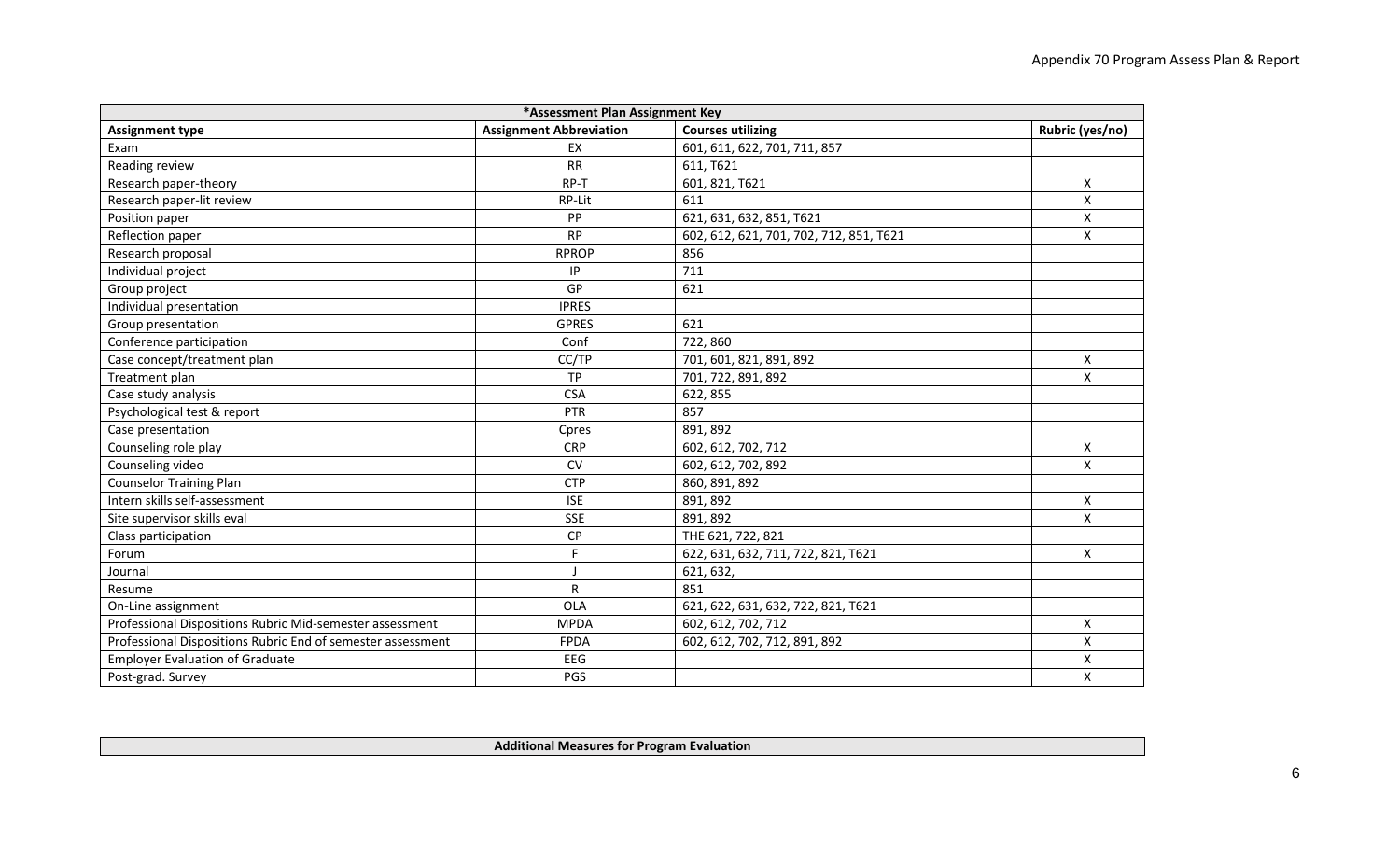| <b>Program Objective</b>                               |                                                                                                                                                                                                                                                                                                                             | Source of Information addresses program objective                                                         |                                                                                                                                                                                                                                                                              | Program<br><b>Objective</b><br><b>Met</b> |
|--------------------------------------------------------|-----------------------------------------------------------------------------------------------------------------------------------------------------------------------------------------------------------------------------------------------------------------------------------------------------------------------------|-----------------------------------------------------------------------------------------------------------|------------------------------------------------------------------------------------------------------------------------------------------------------------------------------------------------------------------------------------------------------------------------------|-------------------------------------------|
|                                                        | <b>Program Objective Learning Categories</b>                                                                                                                                                                                                                                                                                | <b>Summary of 2017-2018</b><br><b>MS in Counseling Alumni</b><br>Survey-<br>% rating as good or excellent | <b>Employer Survey</b><br>Scale 1-5<br>1: poor: below expectations<br>2: below average: inconsistently meets expectations<br>3: average: meets expectations consistently<br>4: above average: exceeds expectations regularly<br>5: superior: demonstrates advance competence |                                           |
| Knowledge program<br>objectives                        | Student acquired requisite knowledge in:<br>Christian psychology<br>$\bullet$<br>Counseling theory<br>$\bullet$<br>Empirical research in psychology<br>$\bullet$<br>Professional counseling practice<br>$\bullet$                                                                                                           | 97%<br>97%<br>77%<br>90%                                                                                  | 4.3<br>4.3                                                                                                                                                                                                                                                                   | <b>YES</b>                                |
| Skills program objectives                              | Student acquired requisite skills in:<br>Individual counseling<br>$\bullet$<br>Couple counseling<br>Group counseling<br>Case conceptualization<br>Psychological assessment<br>Critical thinking in psychology and<br>theology<br>Research and information literacy<br>Knowledge and skills through professional<br>practice | 97%<br>100%<br>90%<br>77%<br>87%<br>87%<br>77%<br>97%                                                     | 4.3<br>3.7<br>4.0<br>4.0                                                                                                                                                                                                                                                     | <b>YES</b>                                |
| <b>Professional Dispositions</b><br>program objectives | Student acquired requisite development of<br>professional dispositions necessary to<br>promote change in others through counseling                                                                                                                                                                                          | 100%                                                                                                      | 4.0                                                                                                                                                                                                                                                                          | <b>YES</b>                                |
|                                                        |                                                                                                                                                                                                                                                                                                                             | <b>Additional Measures for Program Evaluation</b>                                                         |                                                                                                                                                                                                                                                                              |                                           |
| <b>Employment in the</b><br>counseling profession      | unrelated areas                                                                                                                                                                                                                                                                                                             |                                                                                                           | 50% are employed in an area directly related to their degree; 29% are employed in areas indirectly related to their degree, and 21% are employed in                                                                                                                          |                                           |
| Passed LPC exam                                        | 26% have taken a credentialing exam and all 26% have passed 45% plan on taking a credentialing exam in the future<br>48% are currently pursuing licensure                                                                                                                                                                   |                                                                                                           |                                                                                                                                                                                                                                                                              |                                           |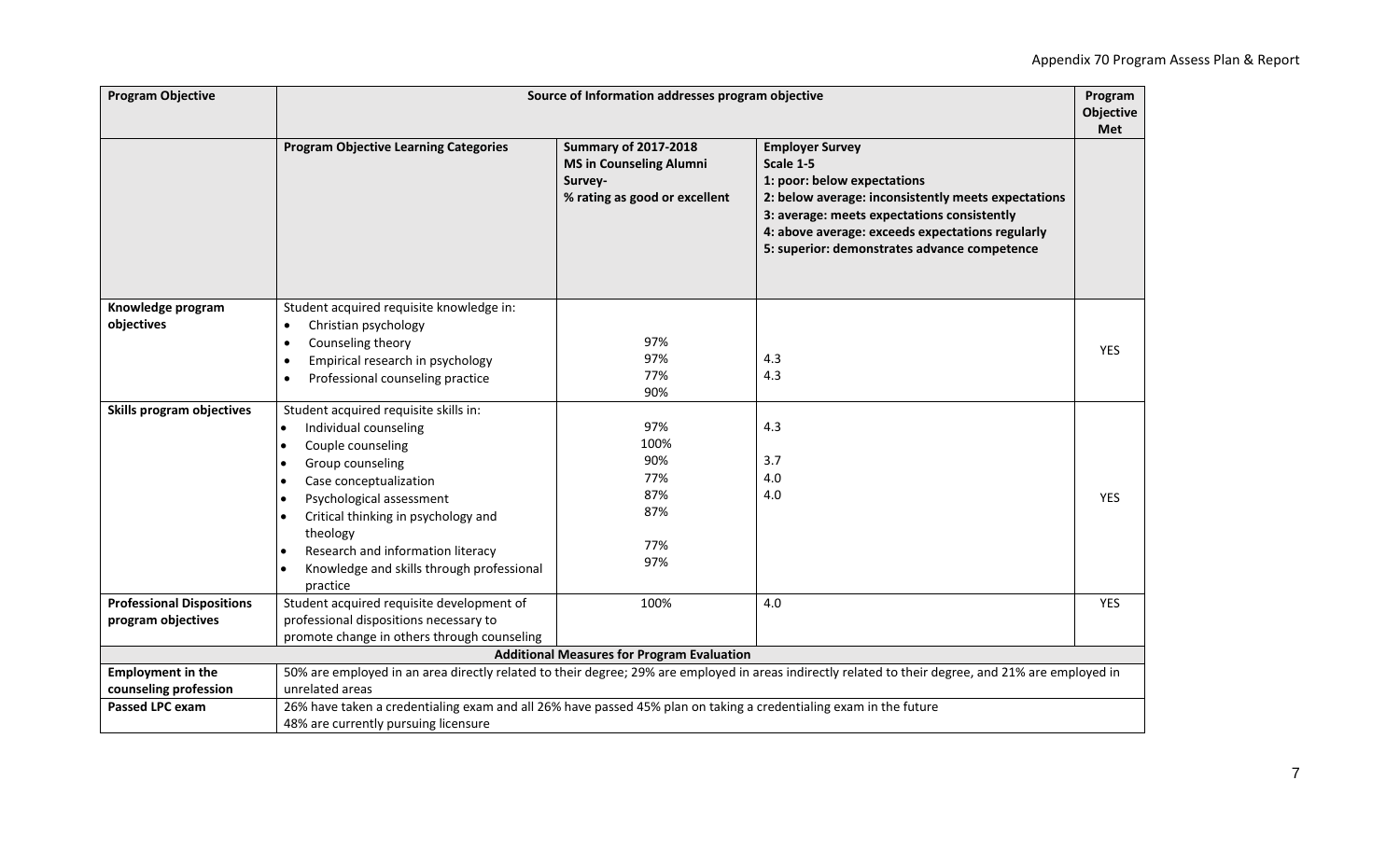| Continued graduate      | 36% are currently enrolled in graduate-level coursework |
|-------------------------|---------------------------------------------------------|
| education in counseling | 10% are enrolled in doctoral-level coursework           |

| <b>Additional Measures for Program Evaluation:</b> |             |                |        |                    |       |                  |                  |       |             |                  |                  |
|----------------------------------------------------|-------------|----------------|--------|--------------------|-------|------------------|------------------|-------|-------------|------------------|------------------|
| <b>Applicant and Student Demographics</b>          |             |                |        |                    |       |                  |                  |       |             |                  |                  |
| <b>Diversity</b>                                   | <b>Male</b> | Female         | Non-RA | <b>Pacific Isl</b> | Asian | <b>Black</b>     | <b>Hispanic</b>  | White | <b>Mult</b> | <b>Unknown</b>   | Over 40          |
| <b>F19-SP20 MSC Applicants</b>                     | 18          | 44             | 0      | 0                  | 2     | 15               |                  | 33    | 3           | 4                | 34               |
| $(n=62)$                                           | 30%         | 70%            | 0%     | 0%                 | 3%    | 24%              | 8%               | 53%   | 5%          | 6%               | 54%              |
| <b>F19-SP20 MSC Students</b>                       | 3           | 16             | 0      | 0                  | 0     |                  | ຳ                | 9     |             | 0                | 3                |
| $(n = 19)$                                         | 16%         | 84%            | 0%     | 0%                 | 0%    | 37%              | 11%              | 47%   | 5%          | 0%               | 16%              |
| F19-SP20 Total Graduate Student Body Demographics  | 159:        | 255:           | 24     |                    | 30    | 59               | 14               | 257   | 17          | 12               | 153              |
| $n = 414$                                          | 38%         | 62%            | 6%     | 1%                 | 7%    | 14%              | 3%               | 62%   | 4%          | 3%               | 37%              |
|                                                    |             |                |        |                    |       |                  |                  |       |             |                  |                  |
| <b>Retention Rate</b>                              |             | 5 Year Average |        | <b>Fall 2017</b>   |       | <b>Fall 2016</b> | <b>Fall 2015</b> |       |             | <b>Fall 2014</b> | <b>Fall 2013</b> |
|                                                    |             |                |        |                    |       |                  |                  |       |             |                  |                  |
| <b>MSC 48 credit program</b>                       |             | 61%            |        | 83%                |       | 60%              | 65%              |       |             | 58%              | 62%              |
|                                                    |             |                |        |                    |       |                  |                  |       |             |                  |                  |

### <span id="page-7-0"></span>Learning Outcomes Analysis

- 1. The Learning Outcomes Summary Explanation is designed to focus on two questions:
	- a. What specifically did this cycle of assessment identify as proven strengths or progress made in outcomes?
	- b. What specifically did assessment identify as weaknesses or outcomes that were not accomplished or met?
- 2. The data gleaned from the Learning Outcome Summary Table is organized by identifying strengths and weaknesses evidenced in each program objective. The summary of this assessment by MSC faculty appears below.

#### <span id="page-7-1"></span>Knowledge and Skills Program Objectives

- 1. Christian psychology
	- a. Strengths demonstrated
		- 1. Students demonstrated synthesis of their understanding of the worldview concerns involved in Christian psychology enabling them to clarify their own application of models of counseling and psychotherapy in the development of a personal approach to counseling.
		- 2. Students demonstrated an ability to critically evaluate specific foundational tenets of models of counseling and psychotherapy from a Christian worldview
	- b. Weaknesses evident
		- 1. Students continue to evidence deficiencies in their ability to integrate Christianity and psychology in theory construction as it relates to the application of specific models of counseling to case conceptualization
		- 2. Students continue to evidence deficiencies in their capacity to conceptualize client problems, both theoretically and procedurally, in biblical-theological theoretical categories and biblical-exegetical categories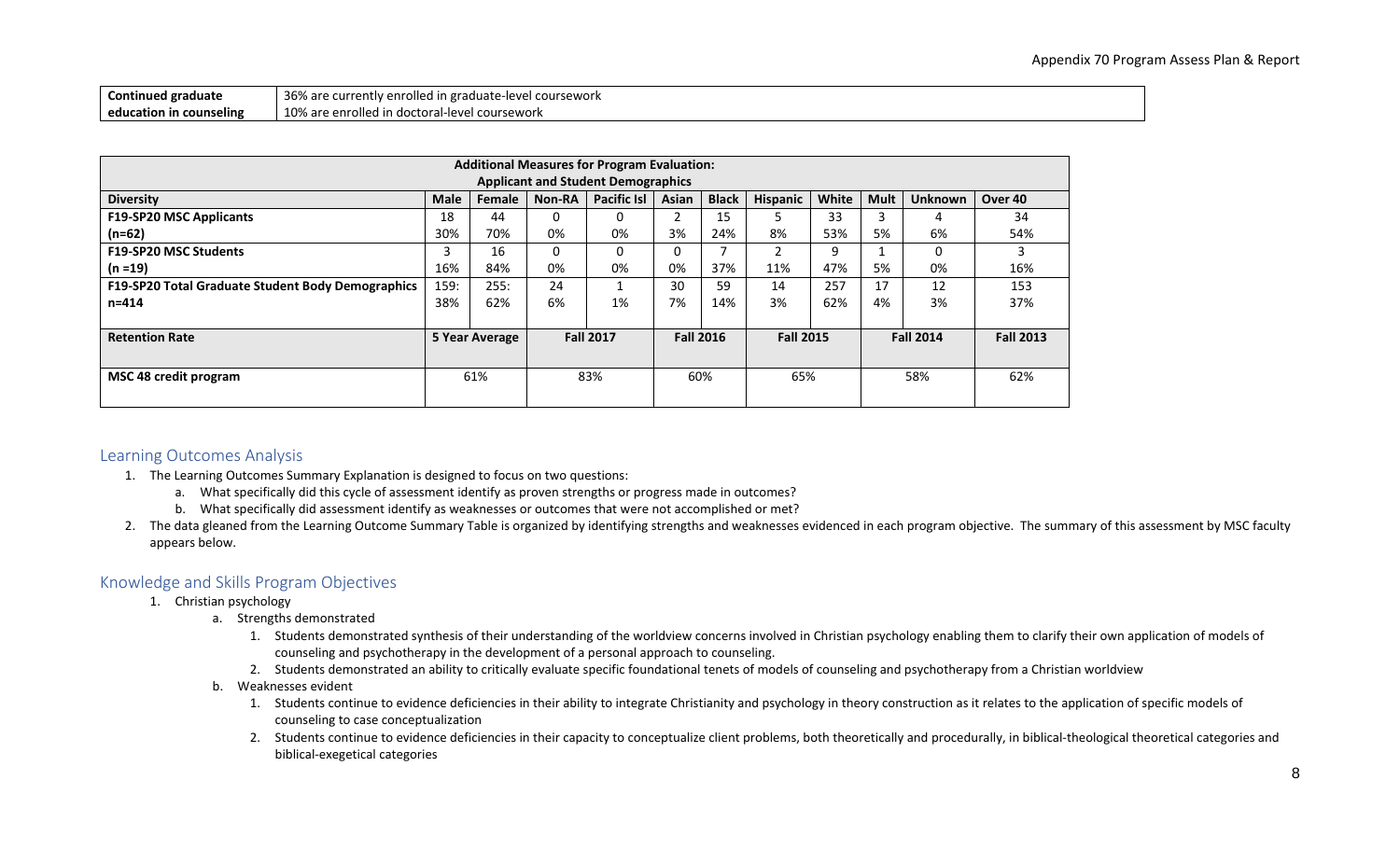#### 2. Counseling profession

- a. Strengths demonstrated
	- 1. Professional regulation- practice regulation, professional ethics and ethical decision making, managing risks and liabilities in the counseling profession
	- 2. Professional counseling world- being a participant member in the profession of counseling
		- a. Professional organizations and participation in professional communities
		- b. Personal professional development and continuing education as a professional counselor
	- 3. Professional practice- understanding the nuts and bolts of counseling practice procedures
- b. Weaknesses evident
	- 1. Professional advocacy- the social-cultural context of the counseling profession
	- 2. Professional counseling and applications of technology
- 3. Counseling theory
	- a. Strengths demonstrated
		- 1. Models of counseling/psychotherapy- student demonstrates proficiency in explaining the basic tenets of the following models:
			- a. Psychodynamic models with special emphasis on attachment theory and Adlerian psychotherapy
			- b. Cognitive models with a special emphasis on schema theory
			- c. Humanistic models with 1) critical assessment of humanism/existentialism as worldviews; 2) depth understanding of humanistic principles applied to counseling methodologies (helping relationships)
			- d. Trauma and complex trauma models
			- e. Diathesis stress model with special emphasis on interconnections between neurophysiological variables and psychological variables in explaining behavior
			- f. Systems model- with special emphasis on the application of general systems theory in understanding client problem
- 4. Ethical practice
	- a. Strengths demonstrated
		- 1. Students demonstrated proficiency in their application of current ethical standards to complex case scenarios
		- 2. Interns demonstrated awareness of potential ethical dilemmas by seeking supervision as complex scenarios involving mandatory reporting and confidentiality concerns presented in counseling
		- 3. Knowledge of principles guiding the assessment of client suicidality
	- b. Weaknesses evident
		- 1. Application of regulations guiding mandatory reporting
- 5. Knowledge of general theories and empirical research
	- a. Strengths demonstrated
		- 1. Students demonstrated advanced knowledge in their theoretical understanding of trauma and complex trauma
		- 2. Students demonstrated understanding of addictions pathology
		- 3. Understanding of the concepts of personality theory, psychologies of the self, developmental psychopathology of the self, personality disorders
		- 4. Students demonstrated understanding of the application of life-span or developmental psychology to counseling- including models and topics in lifespan development relevant to counseling
		- 5. Understanding of the nature of interpersonal relationships and persons in multiple-systemic contexts (especially cultural contexts)
		- 6. Understanding from a developmental, diathesis, and neurological vantage point models and assessment of cognitive-social abilities in specific cultural contexts
- 6. Knowledge of case conceptualization and treatment of psychopathology (including both knowledge and skills categories in this assessment since knowledge is often demonstrated in practice)
	- a. Strengths demonstrated
		- 1. Understanding the nature of trauma and approaches to the counseling of traumatized individuals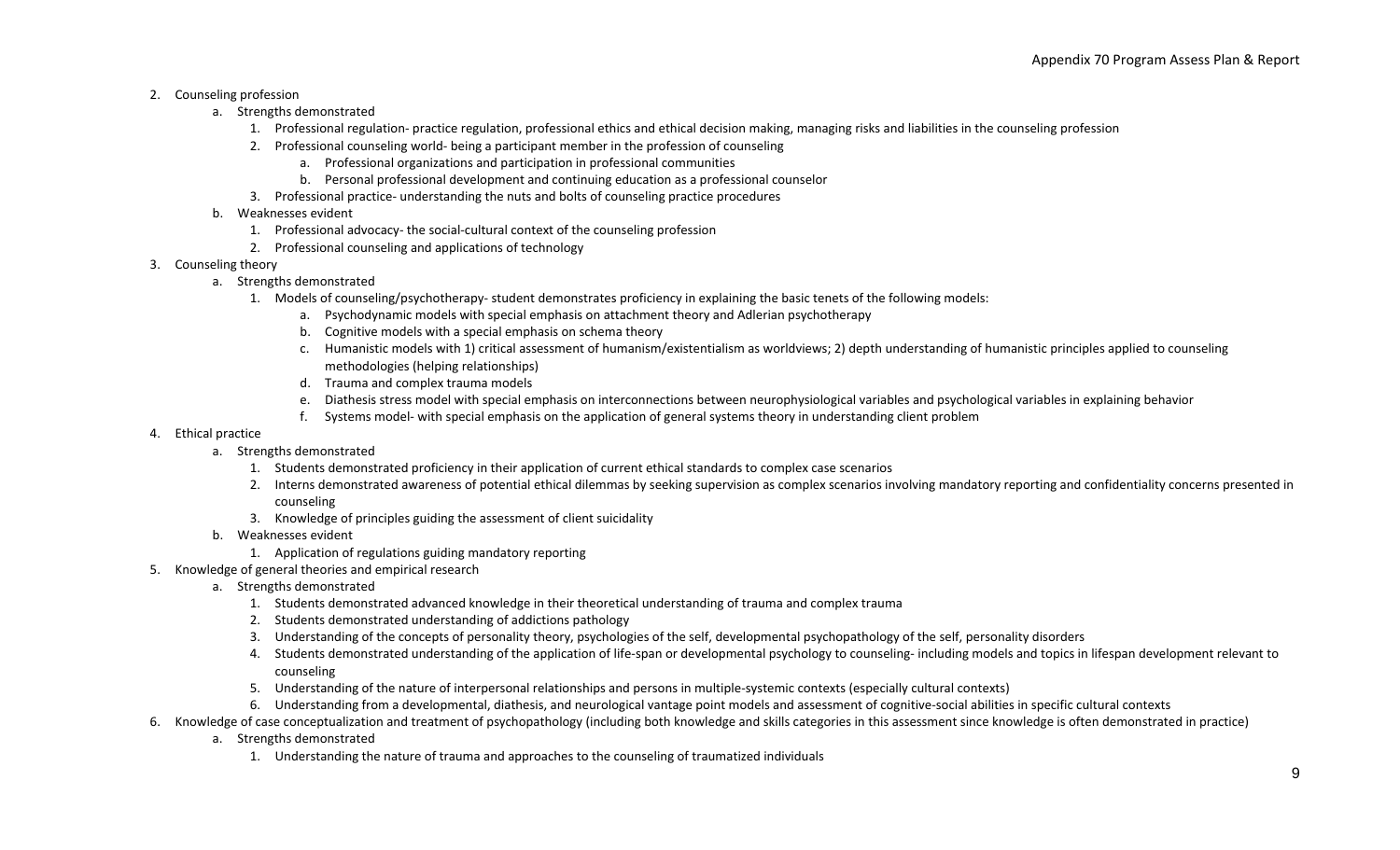- 2. Knowledge of clinical assessment involving an understanding diagnosis, threat assessment
- 3. Ability to assess clients using a trans-theoretical process of change model of counseling
- 4. Understanding the biological foundation to psychopathology and application of to various medical or biologically based treatment approaches
- 5. Ability to engage in multi-theoretical case conceptualization- viewing the client and their problems simultaneously through a series of theoretical perspectives and using these perspectives to develop distinctive problem definitions and approaches to treatment
- 6. Ability to engage in trans-theoretical case conceptualization using the MATRIX model
- b. Weaknesses evident
	- 1. Understanding of specific etiologies regarding types of psychopathology and the application of these models to treatment planning and counseling interventions
	- 2. Inconsistency in their development of effective treatment plans based on a clear assessment of counseling goals
- 7. Marriage and family counseling
	- a. Strengths demonstrated
		- 1. Students demonstrated synthesis of family systems theory in the assessment of family of origin dynamics, integrating this understanding into a self-assessment of the student's own family of origin
		- 2. Students demonstrate a biblical-theological understanding of marriage and relationships
		- 3. Students demonstrate an understanding of family of origin issues on personality development, family process, couple relationships
		- 4. Students demonstrated an applied understanding of attachment theory to couple counseling
	- b. Weaknesses evident
		- 1. An applied understanding of emotionally focused therapy models of couple counseling
		- 2. An understanding of counseling complex marriage and family issues- blended families, impact of divorce, impact of mental illness and physical and mental illness, bereavement, environmental stressors, addictions
- 8. Knowledge of group counseling
	- a. Strengths demonstrated
		- 1. Understanding of group formation, group stages and process
		- 2. Understanding of therapeutic factors that contribute to group effectiveness
	- b. Weaknesses evident
- 9. Knowledge of multicultural counseling
	- a. Strengths demonstrated
		- 1. Privilege and power-impact in general and on the counseling profession and counseling practice
		- 2. Theories and models of multicultural counseling, cultural identify development
		- 3. Impact of spiritual worldview beliefs on client's and counselor's worldviews
			- a. Grasp of worldview concepts and constraints involved in multiculturalism and interactions with a Christian worldview
		- 4. How persons from different cultural/ethnic/subgroups view counseling thematic concerns
	- b. Skills strength- evidence of multicultural counseling competencies in internship student evaluations
	- c. Weaknesses evident
		- 1. Social and political concerns for professional counselors- Involvement of Christian counselors in participating in, strategizing about and eliminating social barriers towards counseling services, developing optimum mental health, eliminating oppression and discrimination
- 10. Knowledge of research methodology
	- a. Weaknesses evident
		- 1. Students demonstrated deficiencies in their grasp of basic empirical research methodology and statistical analysis applied to counseling
- 11. Career counseling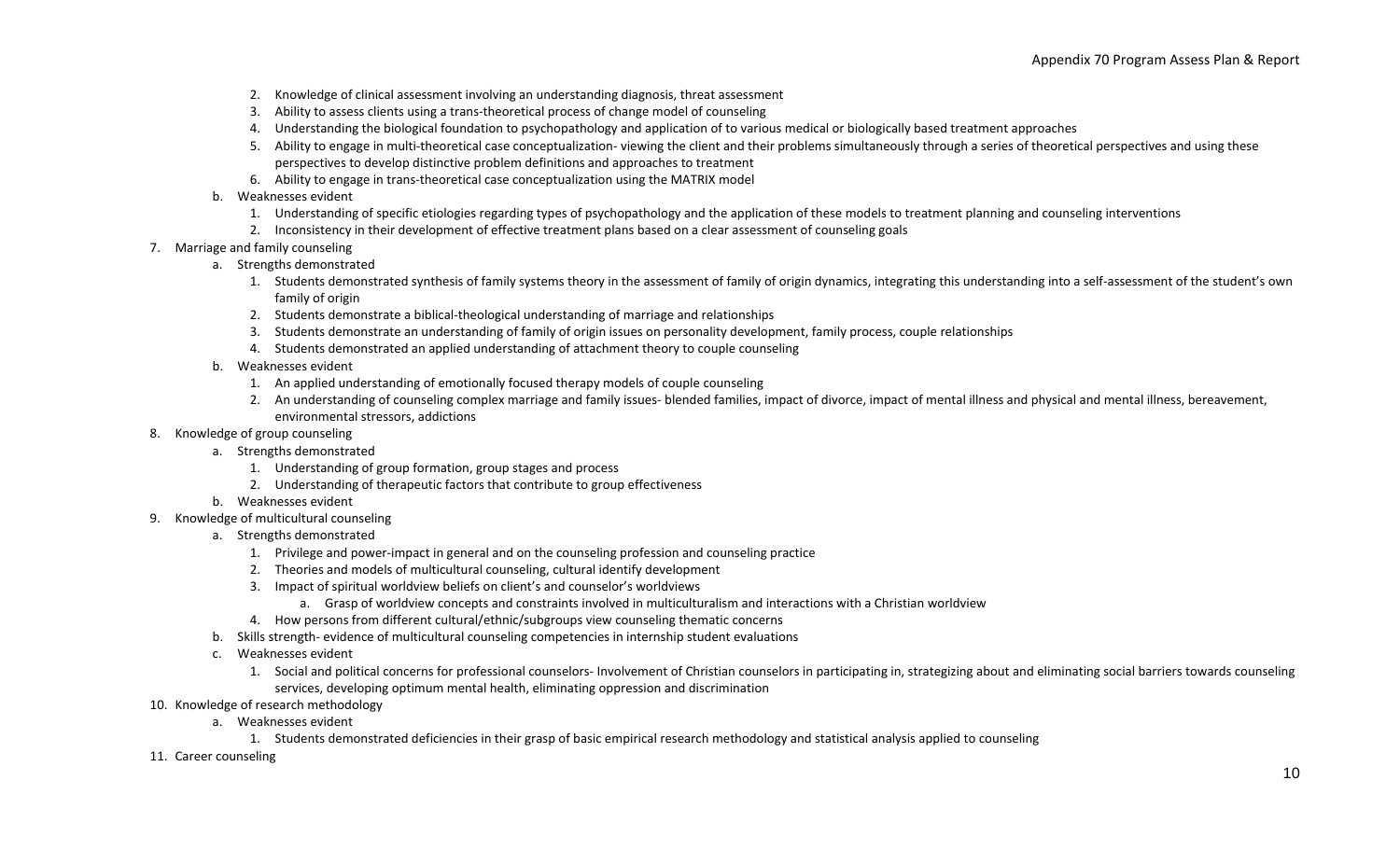- a. Strengths demonstrated
	- 1. Students demonstrated effective integration of career counseling theory and self-assessment in the development of career path selection
	- 2. Students demonstrated effective knowledge of the use of career assessment instruments
- b. Weaknesses evident- NA
- 12. Interpersonal relationship counseling skills
	- a. Strengths demonstrated
		- 1. Effective application of basic attending and interviewing skills in practice counseling sessions
		- 2. Effective use of open-ended questions in practice counseling sessions
	- b. Weaknesses evident
		- 1. Students demonstrated inconsistent application of evocative empathy in practice counseling sessions
		- 2. Students demonstrated deficiencies in applying non-linear analysis to client data
- 13. Self- assessment skills
	- a. Strengths demonstrated
		- 1. Progressive development of emotional intelligence in processing personal content in lab sessions
		- 2. Conceptualization of family or origin dynamics on present relationship style
		- 3. Weaknesses evident
			- a. Students demonstrated deficiencies in conceptualizing the impact of past personal trauma on current interpersonal behaviors
- 14. Case conceptualization skills
	- a. Strengths demonstrated
		- 1. Case conceptualization utilizing the MATRIX trans-theoretical model
	- b. Weaknesses evident
		- 1. Students demonstrated deficiencies in multi-theoretical case conceptualization
		- 2. Students demonstrated deficiencies in the application of counseling techniques to treatment planning
- 15. Academic research and writing skills
	- a. Weaknesses evident
		- 1. Student demonstrate deficiencies conducting psychological literature reviews
		- 2. Students demonstrate deficiencies with academic writing
- 16. Psychological assessment skills
	- a. Strengths demonstrated
		- 1. Applying knowledge of the role cultural bias in psychological testing considerations
	- b. Weaknesses evident
		- 1. Students demonstrated deficiencies in integrating results from psychological tests into case conceptualization and diagnosis
- 17. Professional practice skills
	- a. Strengths demonstrated
		- 1. Regular and routine documentation
		- 2. Effective use of supervision
- 18. Individual counseling skills
	- a. Strengths demonstrated
		- 1. Formation of therapeutic alliance with clients
		- 2. Clinical assessment and diagnosis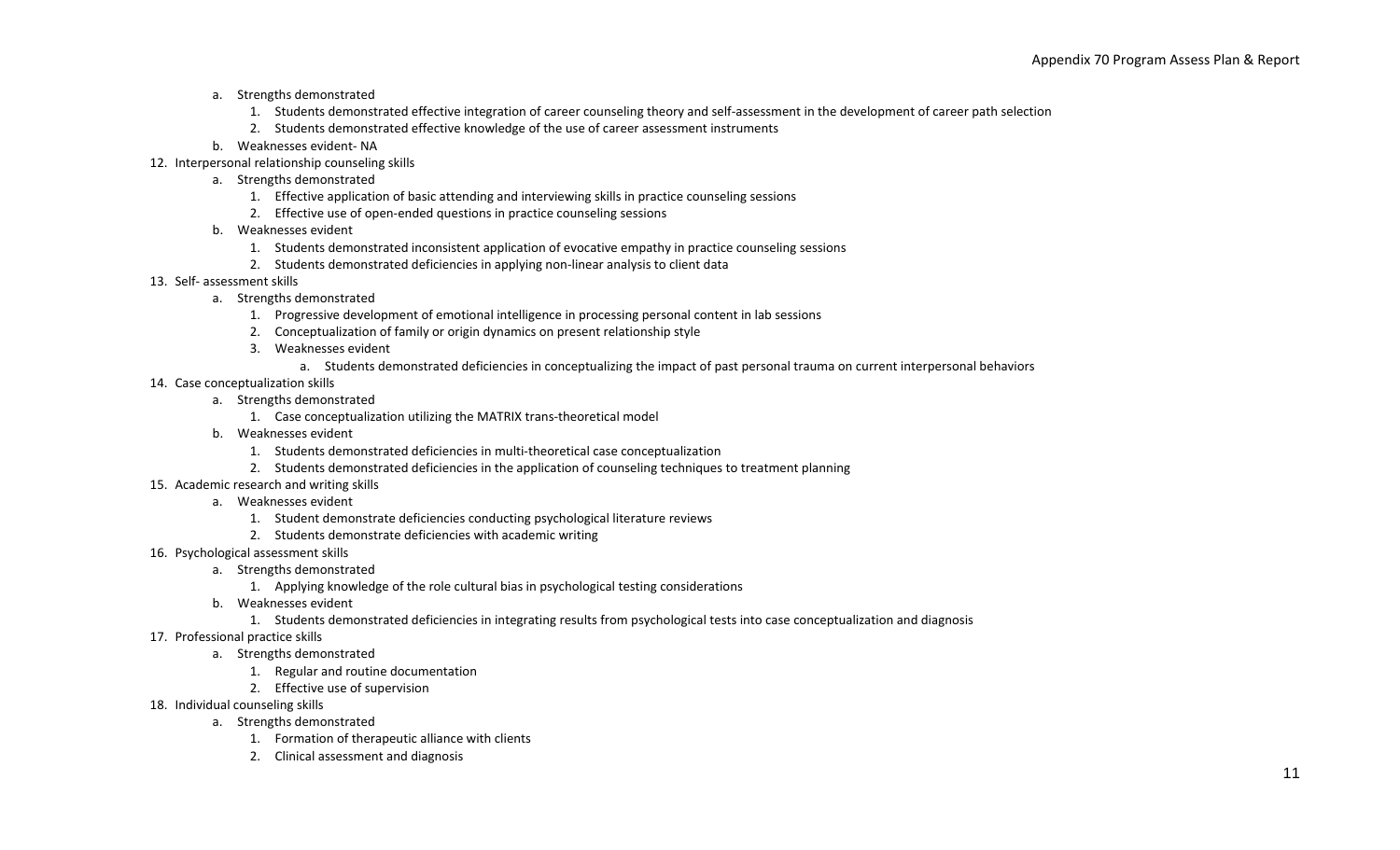- b. Weaknesses evident
	- 1. Students demonstrated deficiencies creating connections between case conceptualization and treatment goals
	- 2. Students demonstrated deficiencies in developing effective homework and counseling interventions
- 19. Marriage/family counseling skills
	- a. Strengths demonstrated
		- 1. Biblical-theological integration in marriage and family counseling
		- 2. Application of attachment theory and family systems theory to assessment of family of origin concerns
	- b. Weaknesses evident
		- 1. Students demonstrated deficiencies in the utilization of EFT in couple counseling
- 20. Group counseling skills- not assessed
- 21. Professional dispositions
	- a. Strengths demonstrated
		- 1. Consistent development of intra and interpersonal awareness
		- 2. Increased relational risk taking and tolerance of ambiguity
		- 3. Increased curiosity in self and client understanding

#### <span id="page-11-0"></span>Action Plans

| <b>New Action Plans</b>                                                                                                                 |                       |                                  |  |  |  |  |
|-----------------------------------------------------------------------------------------------------------------------------------------|-----------------------|----------------------------------|--|--|--|--|
| <b>Description</b>                                                                                                                      | <b>Responsibility</b> | <b>Projected Completion Date</b> |  |  |  |  |
| <b>Curriculum</b>                                                                                                                       | <b>Faculty</b>        | End of Spring semester 2021      |  |  |  |  |
| 1.a.1. Introduce more curriculum resources presenting critical analysis of specific counseling models from a Christian worldview        | Maier                 | Fall 2020                        |  |  |  |  |
| perspective                                                                                                                             |                       |                                  |  |  |  |  |
| 1.b.2. Develop more specific case illustrations and counseling vignettes of Christian counselors applying biblical-theological models,  | Black/Maier           | End of Spring semester 2021      |  |  |  |  |
| exegetical work done in session with clients to integrate counseling case conceptualization skills and a Christian model of persons and |                       |                                  |  |  |  |  |
| psychopathology                                                                                                                         |                       |                                  |  |  |  |  |
| 2.b.1. Introduce content related specifically to social advocacy & the counseling profession in 601                                     | Jones                 | Fall 2020                        |  |  |  |  |
| 2.b.2. Introduce current best practices for professional counseling and the use of technology in 601                                    | Jones                 | Fall 2020                        |  |  |  |  |
| 4.b.1. Review of mandatory reporting practices in 860 & 891 through complex case analysis                                               | Jetter/Black/Miller   | Summer & Fall 2020               |  |  |  |  |
| 6.b.1. Require documented research for interns as a component of case conceptualizations                                                | Black, Miller         | Fall 2020                        |  |  |  |  |
| 6.b.2. Modify treatment planning procedures in 891                                                                                      | Black, Miller         | Spring 2021                      |  |  |  |  |
| 7.b.1. Develop a curriculum library of EFT in practice and implement use of video examples in course                                    | <b>Black</b>          | Spring 2021                      |  |  |  |  |
| 7.b.1. Change text to a skills based-manualized model of EFT training                                                                   | <b>Black</b>          | Spring 2021                      |  |  |  |  |
| 8.b.2. Construct a group counseling skills rubric and train 712 students in use of rubric                                               | Miller                | Fall 2020                        |  |  |  |  |
| General curriculum-continued refinement of CSG curriculum to highlight synthesis of CACREP Professional Identity standards              | Faculty               | End of Spring semester 2021      |  |  |  |  |
| <b>Instruction</b>                                                                                                                      |                       |                                  |  |  |  |  |
| More inter-course synthesis: refinement of curriculum as a result of attempts to coordinate both content and sequencing and             | Faculty               | End of Spring semester 2021      |  |  |  |  |
| scheduling of assignments that makes knowledge and skills acquisition more favorable for students.                                      |                       |                                  |  |  |  |  |